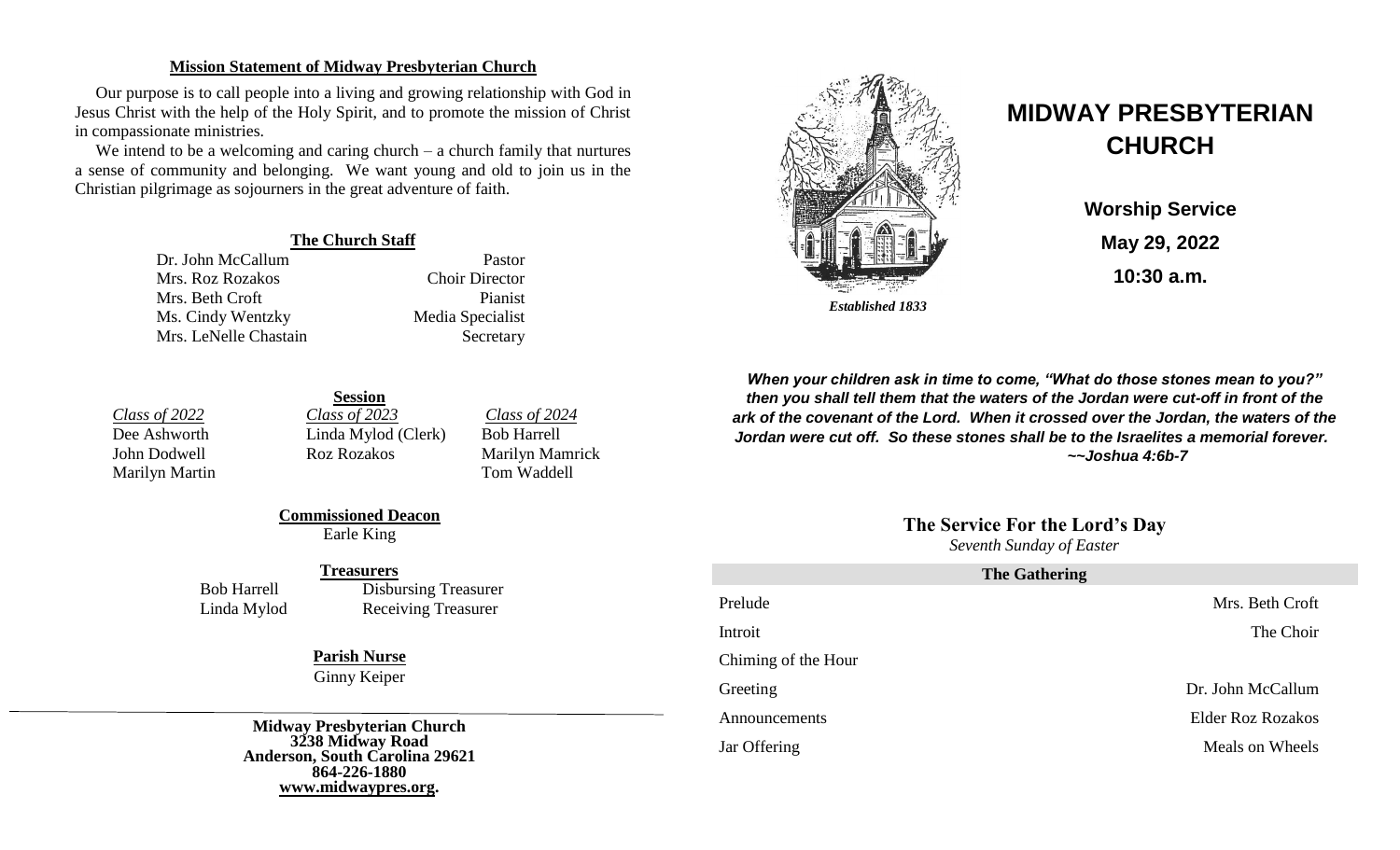Responsive Call to Worship

Pastor: Sing a new song to the Lord.

**People: Let all the earth declare God's glory,**

 **God's marvelous work among the peoples.**

Pastor: Great is our God, and greatly to be praised.

**People: Honor and reverence belong to God; beauty and strength are God's sanctuary. Unison: Let us worship God in spirit and in truth!**

Opening Prayer

\*Hymn #799 *"America, the Beautiful"*

\*Call to Confession

\*Unison Prayer of Confession

Holy God, you have shown yourself to us in Jesus, compassionate and kind, faithful and loving, gracious and welcoming. We know that we stumble and fall as we seek to follow him, struggling to make his ways our ways. Our sins are real, and we would not ignore them. Forgive our failings and enable us to live in the light of Christ' love and truth. (Silent Prayers) Amen.

\*Assurance of Pardon

**People: Thanks be to God.**

Pastor: The Peace of God be with you. **People: And also with you.**

\*Gloria Patri

| <b>The Word</b>               |                        |           |  |  |
|-------------------------------|------------------------|-----------|--|--|
| Prayer for Illumination       |                        |           |  |  |
| The Old Testament Lesson      | Joshua $4:1-7$         |           |  |  |
| Anthem                        | "A Song of Peace"      | The Choir |  |  |
| The Epistle Lesson            | 1 Corinthians 11:23-26 |           |  |  |
| Leader: The Word of the Lord. |                        |           |  |  |

| Sermon                                    | "Memorial Stones"                | Dr. John McCallum |  |  |
|-------------------------------------------|----------------------------------|-------------------|--|--|
| <b>Responding to the Word</b>             |                                  |                   |  |  |
| *Hymn #808                                | "Eternal Father, Strong to Save" |                   |  |  |
| *Affirmation of Eaith The Apostles' Crood |                                  |                   |  |  |

\*Affirmation of Faith *The Apostles' Creed*

 *I BELIEVE in God the Father Almighty, Maker of heaven and earth, and in Jesus Christ His only Son our Lord who was conceived by the Holy Ghost, born of the Virgin Mary, suffered under Pontius Pilate, was crucified, dead, and buried; He descended into hell; the third day He rose again from the dead; He ascended into heaven, and sitteth on the right hand of God the Father Almighty; from thence he shall come to judge the quick and the dead.*

 *I BELIEVE in the Holy Ghost; the holy catholic church; the communion of saints; the forgiveness of sins; the resurrection of the body; and the life everlasting. Amen.*

Presentation of Tithes and Offerings

The Offertory Prayer The Offertory Music \*The Doxology The Prayers of the People

| <b>The Sending</b>        |                                                                                                                                                                                                        |  |
|---------------------------|--------------------------------------------------------------------------------------------------------------------------------------------------------------------------------------------------------|--|
| $*Hymn$ #807              | "My Country, 'Tis of Thee"                                                                                                                                                                             |  |
| *Charge and Blessing      |                                                                                                                                                                                                        |  |
| <b>Choral Benediction</b> | "Each One, Reach One"                                                                                                                                                                                  |  |
|                           | Each one can reach one; As we follow after Christ we all can lead one;<br>We can lead one to the Savior;<br>Then together we can tell the world that Jesus is the way $-$<br>If we each one reach one. |  |
| *Postlude                 | (*Those who are able may stand.)                                                                                                                                                                       |  |